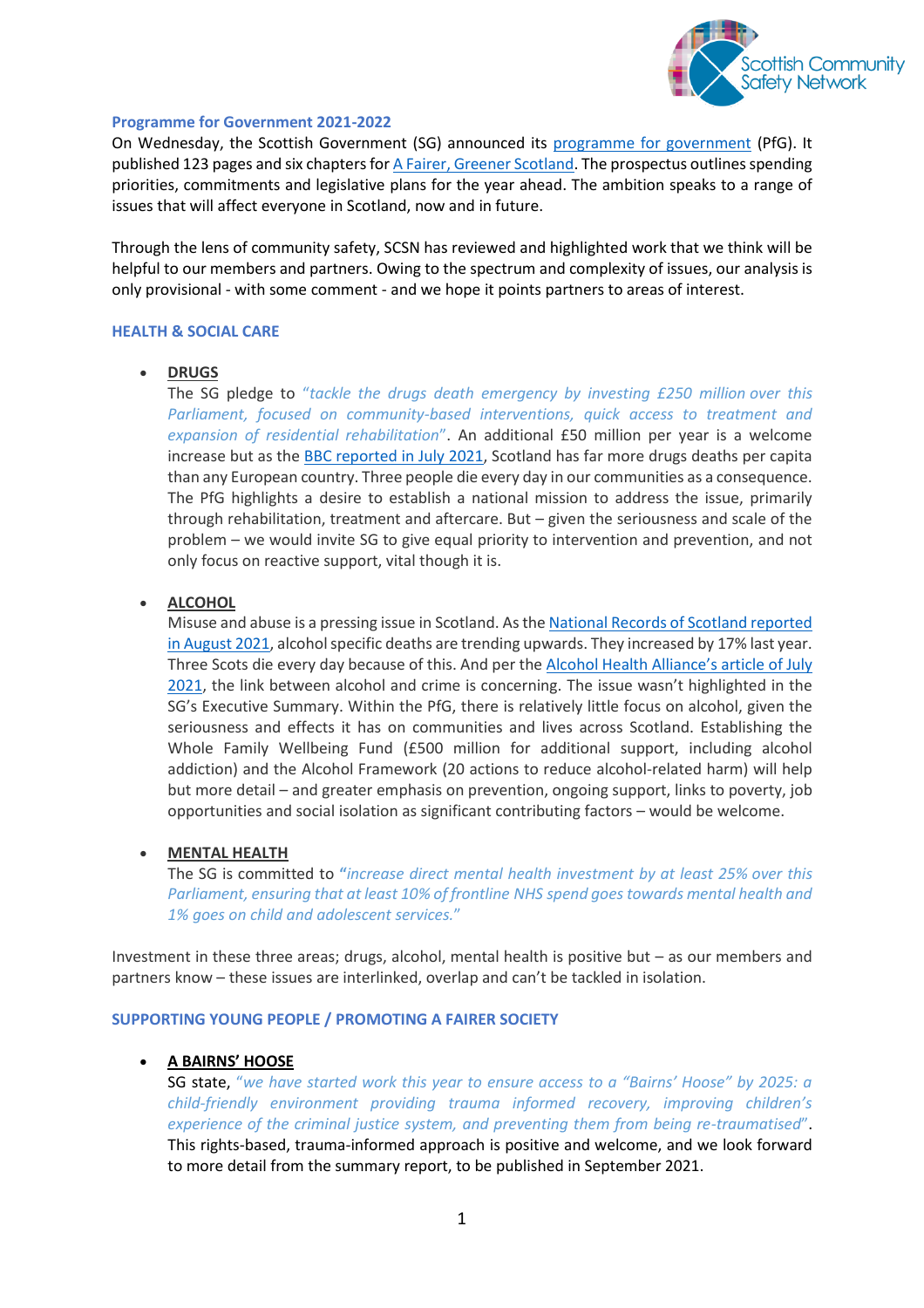

# **MINIMUM INCOME GUARANTEE**

The prospectus highlights, "*we are committed to delivering a Minimum Income Guarantee, following the recommendation of the Social Renewal Advisory Board. This could be revolutionary in our fight against poverty; an assurance that no one will fall below a set income level which allows them to live a dignified life, delivered through targeted payments and other types of support or services provided or subsidised by the state.*" This is a welcome, progressive step towards eliminating poverty in Scotland. Poverty is a political choice. Minimum income for all, to live with dignity and opportunity, will be transformative if realised.

Both initiatives; a bairns' hoose, minimum income guarantee are reformist and encouraging but are at the earliest stages of development. We are hopeful and enthusiastic to see how each project progresses, with meaningful cross-sector collaboration and public engagement.

## **CLIMATE CHANGE**

# **JUST TRANSITION COMMISSION**

The SG wants to, "*build a net zero economy that is fair for all, and create opportunities for new, good and green jobs, introducing Just Transition plans for all sectors and regions*". The prospectus states that, "*the Scottish Government established the independent Just Transition Commission (JTC) in 2019, to provide advice on how to apply just transition principles in Scotland*" and the SG *"…welcomes the Climate Emergency Response Group (CERG)'s recent report on immediate actions to tackle the climate emergency."* The SG will provide "*a preliminary package of measures to reduce greenhouse gas emissions from agriculture will be developed by COP26.*" It's clear this work will affect all local authorities in Scotland, touch every business, public and private in due course. The detail will be interesting and should tell us how employment, transport – affordability – and other aspects of living might change in our communities, urban and rural.

# **HOMES & BUILDINGS**

The SG promises to, *"Invest at least £1.8 billion over this Parliament in decarbonising homes and buildings – with the aim of converting at least 1 million homes and the equivalent of 50,000 non-domestic buildings to low or zero-emission heating by 2030."* This is a significant investment, aspiring to upgrade high volumes of homes. It's welcome but we might ask if converting homes for improved heating is also an opportunity to prepare for climate change; more frequent, hotter weather and requirement for improved ventilation - something unfamiliar to the design and use of Scottish homes - particularly for elderly and at risk citizens.

#### **JUSTICE**

# **SERVICES**

*"Transform the way in which justice services are delivered – ensuring children's rights are protected and upheld, putting the voices of victims and a trauma-informed approach at the heart of Scottish justice, and moving away from the use of custody for those who don't pose a risk of serious harm, while protecting the police resource budget in real terms for the entirety of the Parliament."* A move away from custody (and imprisonment) is welcome, for young offenders and short-sentences in particular. A trauma-informed, whole-systems approach is positive and welcome.